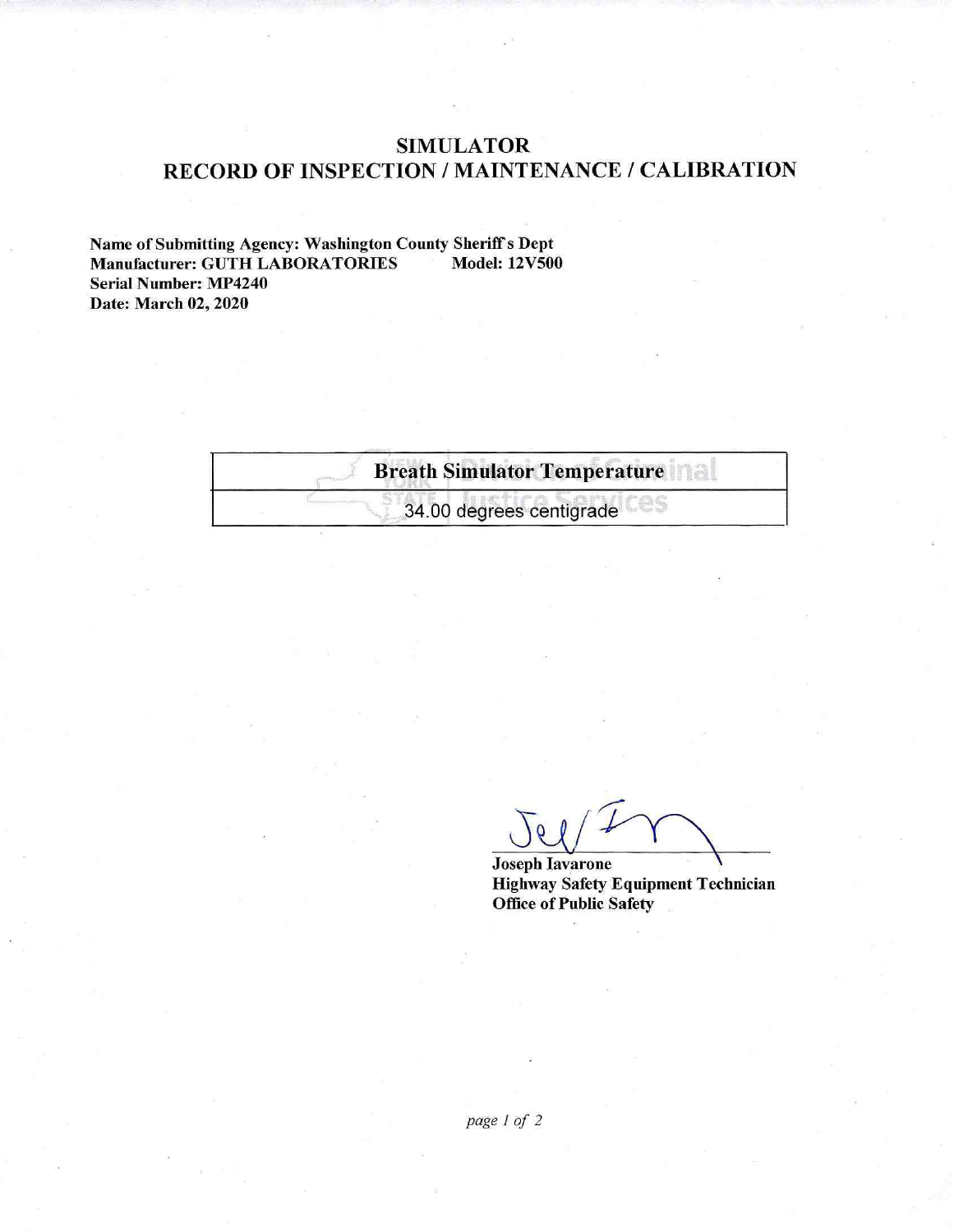## **SIMULATOR** RECORD OF INSPECTION / MAINTENANCE / CALIBRATION

Name of Submitting Agency: Washington County Sheriff's Dept Manufacturer: GUTH LABORATORIES **Model: 12V500 Serial Number: MP4240** Date: March 02, 2020

1. General appearance and condition of this device ----------------------------: OK

| 2. Check propeller rotation ---- | ------------------: OK                                |
|----------------------------------|-------------------------------------------------------|
| 3. Check for air leaks           | <b>Justice Services</b><br>----------------------: OK |
| 4. Check for proper temperature  |                                                       |

5. Record any repairs made to this instrument and list services provided: VERIFIED **CALIBRATION** 

**Joseph Iavarone** Highway Safety Equipment Technician **Office of Public Safety**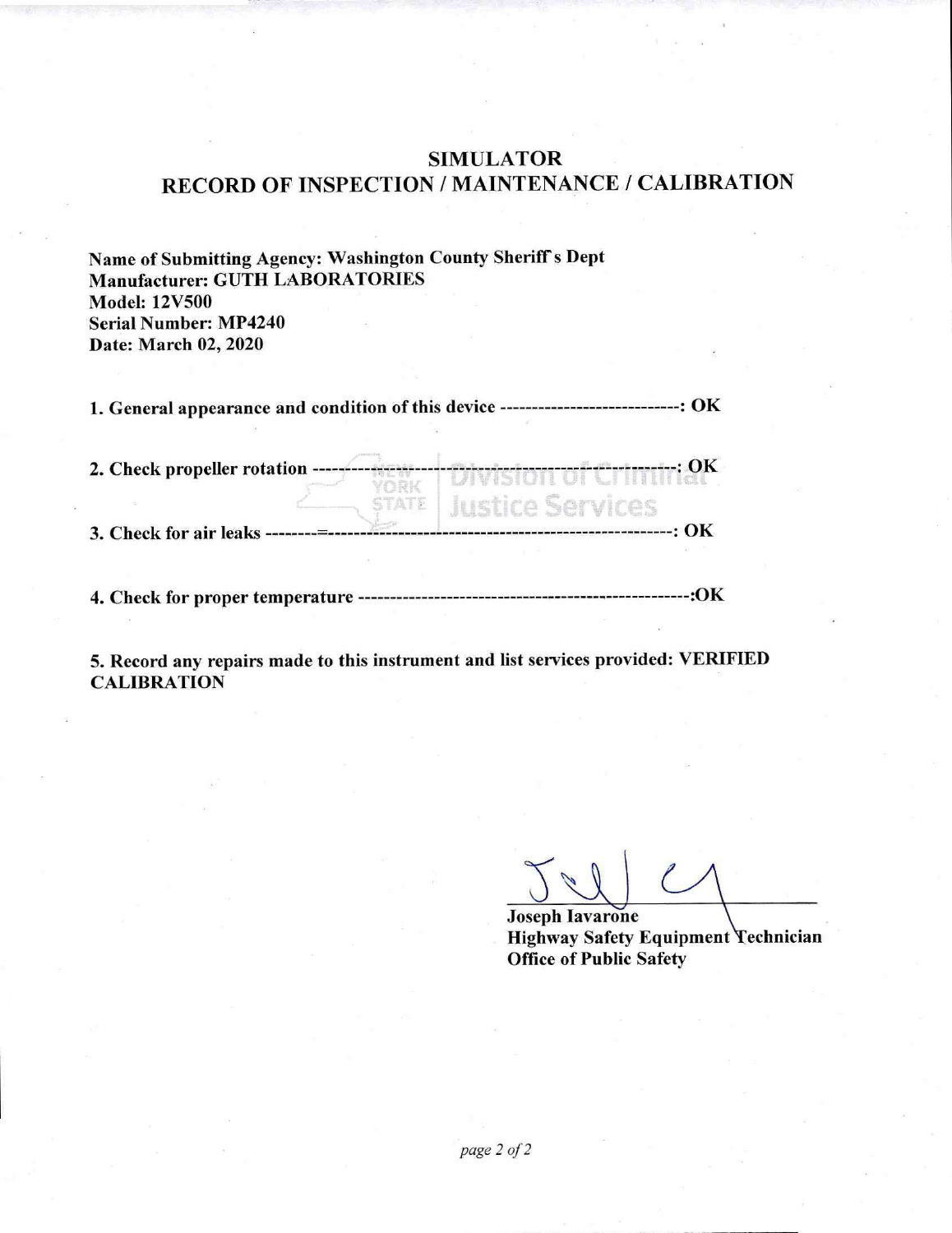

625 East Bunker Court

Vernon Hills, Illinois 60061 H: 866-466-6225 . ax: 847-327-2993 www.innocalsolutions.com

# **NIST Traceable Calibration Report**



Reference Number: 1376643 PO Number: MCANARY071019

NY State Division of Criminal Justice Services 80 South Swan St HSTU 3rd Floor Albany, NY 12210 United States

> **Calibration Date: Calibration Due Date: Condition As Found: Condition As Left:**

07/15/2019 07/15/2020 In Tolerance In Tolerance, No adjustment

Ertco **Manufacturer:** 4400 **Model Number:** Temperature, Dig thermometer w/probe Description: 304011 **Asset Number: Serial Number:** 304011 Procedure: DS Eutechnics 4400-EP642

Remarks:<br>NIST-traceable calibration performed on the unit referenced above in accordance with customer requirements, published specifications and the<br>NIST-traceable calibration performed on the unit contractor the unit lab's standard operating procedures. No adjustments were made to the unit.

### **Standards Utilized**

| Asset No. | <b>Manufacturer</b>      | <b>Model No.</b> | <b>Description</b>                          | <b>Cal. Date</b> | Due Date   |
|-----------|--------------------------|------------------|---------------------------------------------|------------------|------------|
| CP144317  | <b>Fluke Corporation</b> | 1595A            | Thermometer, Readout, Precision Thermometer | 12/16/2017       | 12/31/2019 |
| CP32033   | Hart Scientific          | 5628             | Temperature, PRT-Sensor                     | 08/22/2017       | 08/31/2019 |
| CP32038   | Hart Scientific          | 5699             | Temperature, Probe, SPRT                    | 01/18/2018       | 01/31/2020 |
| CP32040   | Hart Scientific          | 5699             | Temperature, Probe, SPRT                    | 02/12/2018       | 06/30/2020 |
| CP53595   | Hart Scientific          | 5628             | Temperature, PRT-Sensor                     | 07/30/2018       | 01/31/2020 |

#### **Calibration Data**

| <b>FUNCTION TESTED</b>   | <b>Nominal Value</b> | As Found | Out of Tol<br>As Left<br>Out of Tol- | 33<br><b>CALIBRATION TOLERANCE</b>                     |
|--------------------------|----------------------|----------|--------------------------------------|--------------------------------------------------------|
| Temperature<br>Accuracy. | $-15.000 °C$         | $-14.95$ | Same                                 | $-15.050$ to $-14.950$ °C<br>[EMU 0.013 °C][TUR 3.8:1] |
|                          | 0.000 °C             | 0.00     | Same                                 | $-0.030$ to 0.030 °C<br>[EMU 0.012 °C][TUR 2.4:1]      |
|                          | 75.000 °C            | 75.03    | Same                                 | 74,970 to 75,030 °C<br>[EMU 0.015 °CITUR 2.0:1]        |
|                          | 125.000 °C           | 125.00   | Same                                 | 124.950 to 125.050 °C<br>TEMU 0.012 °CITUR 4.0:11      |

| Temperature: 21 <sup>o</sup> C<br>Humidity:<br>Rpt. No.: | 55% RH<br>1589044 | <b>Calibration Performed By:</b> |             |                      |                       | <b>Ouality Reviewer:</b>  |                     |
|----------------------------------------------------------|-------------------|----------------------------------|-------------|----------------------|-----------------------|---------------------------|---------------------|
|                                                          |                   | Bautista, Arnel<br>Name          | 358<br>ID ÷ | Metrologist<br>Title | 847-327-5339<br>Phone | Pietronicco, Mike<br>Name | 07/15/2019<br>Date. |

This report may not be reproduced, except in full, without written permission of Innocal The results stated in this report relate only to the items tested or calibrated Measurements reported herein are traceable to SI units via national standards maintained by NIST and were performed in compliance with MIL-STD-45662A, ANSI/NCSL Z540-1-1994, 10CFR50. Appendix B. ISO 9002-94, and ISO 17025 2005 Guard Banding. if reported on this certificate. is applied at a Z-factor of 30% for test points with a test uncertainty ratio (TUR) below 4 1 In Tolerance conditions are based on test results falling within specified limits with no reduction by the uncertainty of the measurement. The estimated measurement uncertainty (EMU). If reported on this certificate. Is being reported at a confidence level of 95% or K=2 unless otherwise noted in the remarks section